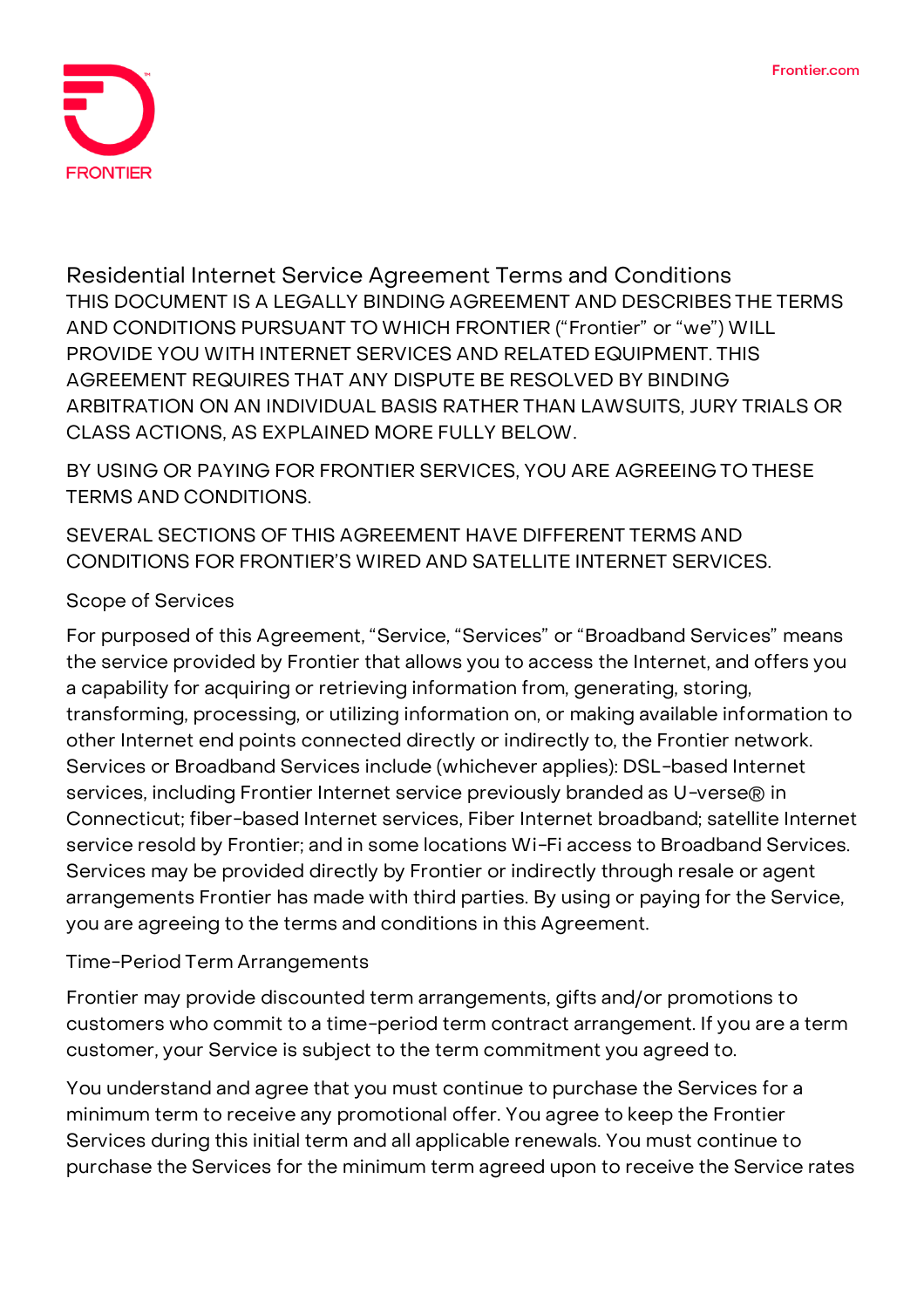

identified on your bill. If applicable, the term commitment will automatically renew for the same time period each time it expires unless you notify Frontier or we notify you of termination before the term commitment period ends. At the end of your term commitment, different service and equipment charges may apply going forward. If you do not fulfill your commitment for the minimum term (or, if renewed, the renewal term), you will be liable for and agree to pay to Frontier a termination charge up to \$400 that you agreed to when ordering Service.

# **Service Charges**

The applicable charges, including equipment charges, for Broadband Service are identified at the time Service is ordered. Frontier may also bill you additional charges or fees, including a separate modem fee and an additional Frontier imposed HSI Surcharge. It is your responsibility to review your first bill carefully and contact Frontier within 30 days after receiving your first bill if there are any charges you dispute or that are inconsistent with the information provided to you at the time you placed an order for Service. If you subscribe to Service after October 1, 2012 and cancel Service, you will be charged a \$9.99 disconnection order processing fee. Unless otherwise prohibited by law or guaranteed by a Price Protection Plan (PPP) with Frontier, Frontier may, in its sole discretion, change or modify the rates you are charged for Services or equipment at any time. We may notify you of any such changes by posting notice of them on the Frontier website, by sending notice via e-mail or postal mail, or by a bill message. Continuing to use the Service after notice of a change is acceptance of the change. If you do not agree to the change made by Frontier, you must stop using the Service and notify Frontier.

Frontier will bill you monthly for all charges associated with the Service. Payment in full is due no later than the due date indicated on your bill. You are responsible for paying any taxes, surcharges, fees and assessments imposed from time to time in connection with these Services. If you have authorized payment by credit card or by debiting a bank account, no additional notice or consent is required before we invoice the credit card or debit the bank account for all amounts due to us for any reason. We may accept late payments, partial payments or any payments marked as being "payment in full" or as being settlement of any dispute without losing any of our rights under this Agreement. You agree to pay costs and fees, including attorney's fees, we incur to collect any unpaid balance from you. A reasonable handling charge, up to \$30.00 depending on the statein which you subscribe to Service, will be assessed for all checks returned for insufficient funds, closed account, or any other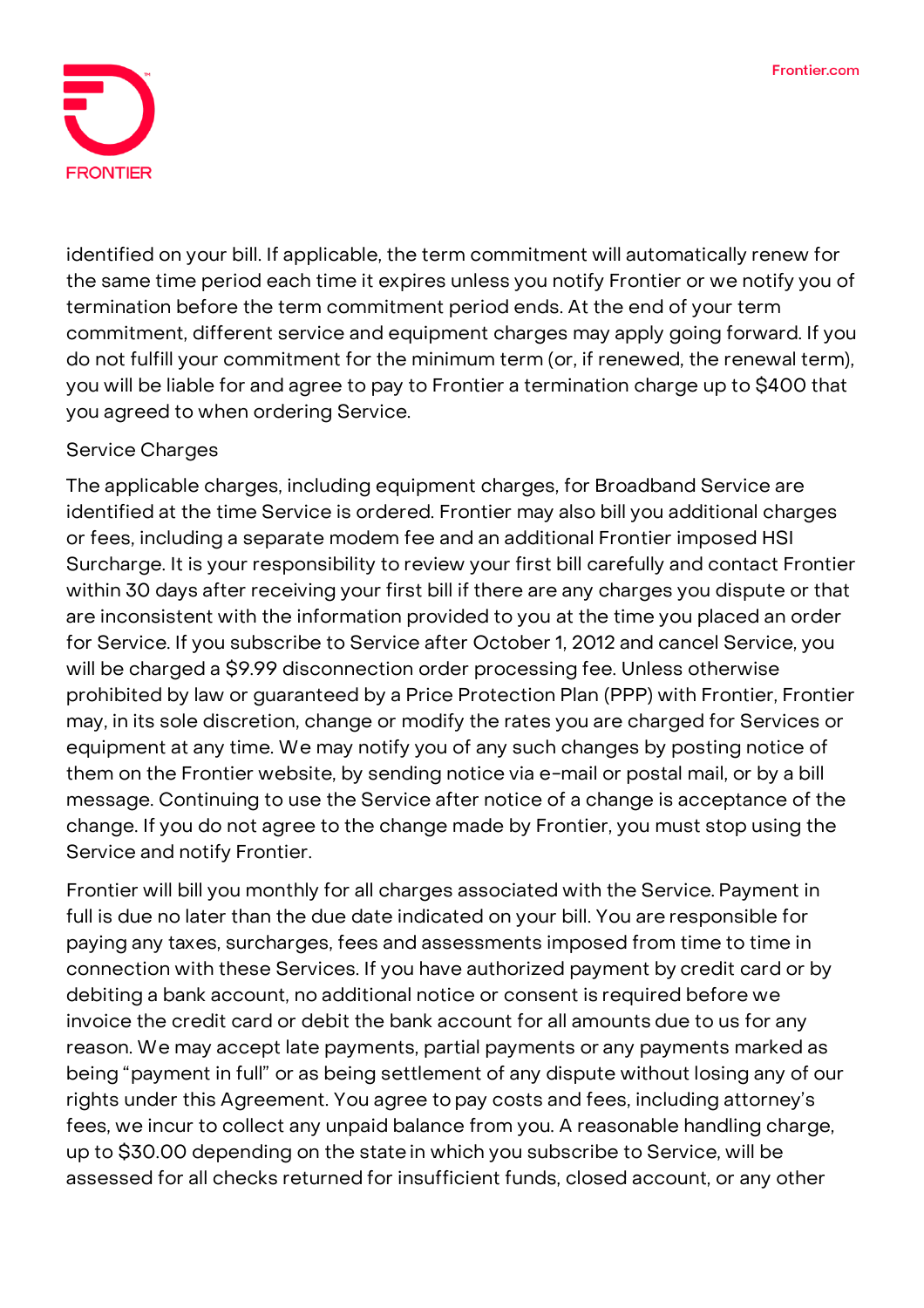

### insufficiency or discrepancy.

Interest and/or a late payment fee at the rate of 1.5% per month or the highest rate allowed by law may be applied to any unpaid amount after the payment due date. This late payment fee will be in addition to and not in lieu of any other remedies we may have hereunder or under the law. If we do not receive notice of a payment dispute within 90 days after your receipt of a bill, the bill will not be subject to further challenge.

### **No Resale**

Customers may not resell Service without a legal and written agency agreement with Frontier. Customers may not retransmit the Service or make the Service available to anyone outside the premises (i.e., by Wi-Fi or other methods of networking). Customers may not use the Service to host any type of commercial server.

### **Network Management, Usage Limitations and Fair Use Policy**

A very small percentage of customers use the Service in a way that creates harm to the network, compromises capacity, degrades network performance or service levels, or may adversely impact access to or the use of the Service by other customers. Frontier reserves the right to engage in reasonable network management practices, and to protect its broadband network from harm, compromised capacity, degradation in network performance or service levels, or uses of the Service which may adversely impact access to or the use of the Service by other customers. Reasonable network management practices that Frontier may adopt include, but are not limited to, the following: (i) data usage charges; (ii) a modification of a customer's serving facility or service technology; and/or, (iii) a modification of or a limitation on a customer's data throughput speed or data consumption. In the event that Frontier adopts a network management practice that will apply to your Service, we will provide you with a notice, by Web posting, bill insert, email, letter, and/or other appropriate means, which describes the network management practice, explains how it will work, and explains how it could impact your Service. Additional information regarding Frontier's data network management policies is available at

[https://frontier.com/~/media/corporate/policies/network-management-](https://frontier.com/~/media/corporate/policies/network-management-policy.ashx?la=en) [policy.ashx](https://frontier.com/~/media/corporate/policies/network-management-policy.ashx?la=en)

You must comply with all Frontier network, bandwidth, data storage and usage limitations. You must ensure that your use of the Service, including the amount of data sent or received in the course of a month or shorter periods, does not exceed the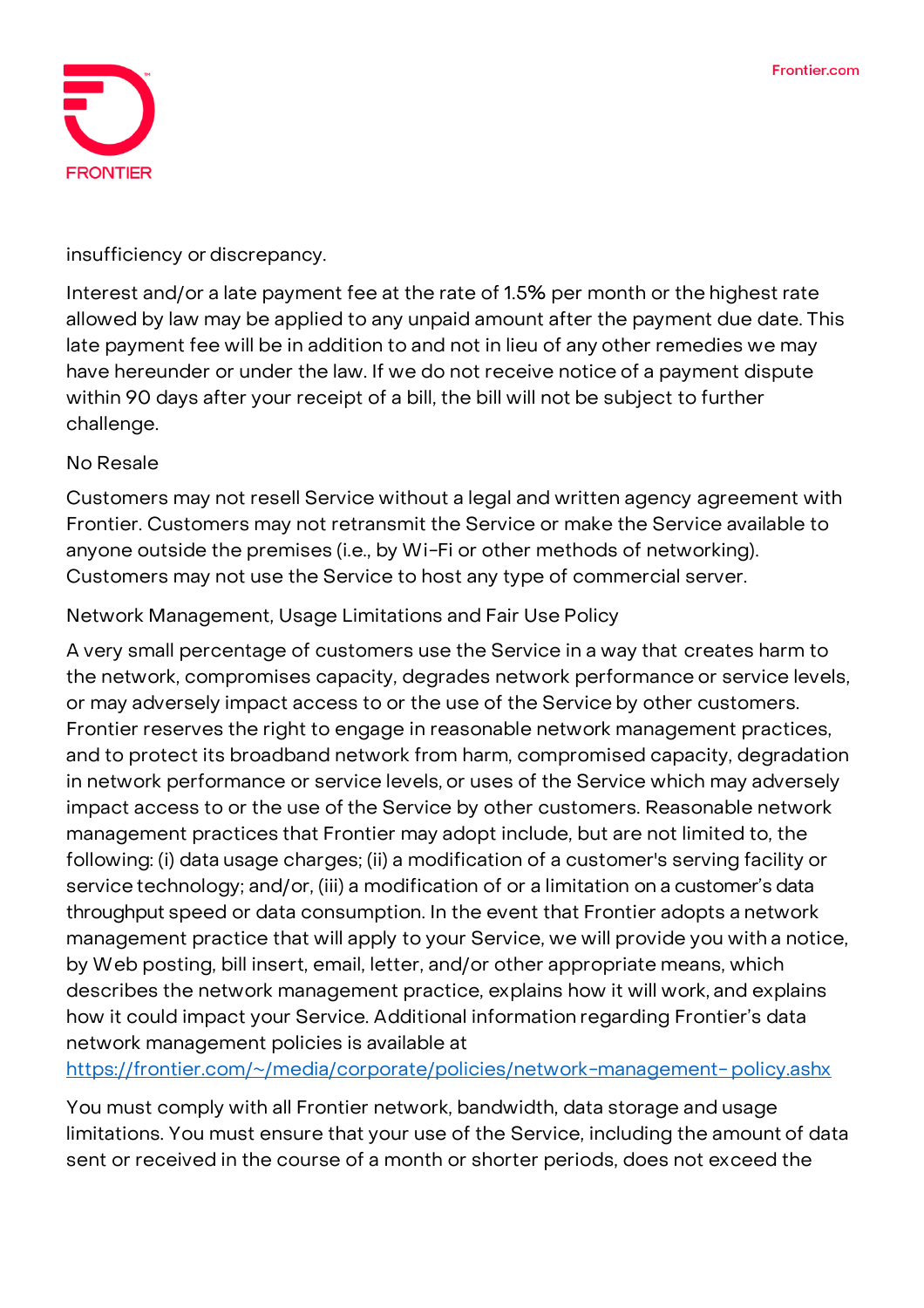

limitations that are now in effect or may be established in the future. Continued use of the Service will constitute acceptance of any new limits. If your use of the Service exceeds applicable limitations, such use will be a violation of this Agreement. In such cases, Frontier may, in its sole discretion, terminate or suspend your Service account or request that you subscribe to a version ofthe Service with higher usage limitations if you wish to continue to use the Service at higher usage levels.

With the rise in spam, viruses and other instances of malware found on the Internet, Frontier reserves the right to restrict or block known ports that in the past have allowed for the transfer of spam, viruses, and other malware. See [https://frontier.com/helpcenter/categories/internet/email/troubleshooting](https://frontier.com/helpcenter/categories/internet/email/troubleshooting-email/get-started/port-25-blocking)[email/get-started/port-25-blocking](https://frontier.com/helpcenter/categories/internet/email/troubleshooting-email/get-started/port-25-blocking)

# **Fair Access Policy Satellite Broadband and Wi-Fi Service**

To ensure fair Internet access for all Frontier satellite Broadband Service subscribers, Frontier maintains a Fair Access Policy. This policy assigns a Download Allowance to each service plan, which limits the amount of data that may be continuously downloaded within specified time periods. Subscribers who exceed this limit will experience a temporary reduction of speed unless they purchase credits for additional data amounts. Details of the Fair Access Policy can be found at [https://frontier.com/~/media/corporate/policies/frontier-](https://frontier.com/~/media/corporate/policies/frontier-broadband-fair-access-policy-satellite.ashx?la=en) [broadband-fair-access](https://frontier.com/~/media/corporate/policies/frontier-broadband-fair-access-policy-satellite.ashx?la=en)[policy-satellite.ashx.](https://frontier.com/~/media/corporate/policies/frontier-broadband-fair-access-policy-satellite.ashx?la=en)

Prior to using the Service you may be required to accept Terms of Service, Privacy Policy, and network rules that apply in addition to the terms included in this Agreement. In order to use the WiFi Service, you must have a wireless- enabled device for Internet connectivity. You agree that Frontier may have to manage the WiFi Service in order to make the service a good experience for multiple simultaneous users. This may include, for example, a time limit on each session, a limit on the number of sessions within a given time period, a limit on the number of devices per account, or a limit on the amount of bandwidth used by each device.

# **Service Speed and Availability**

The Broadband Service speeds idntified in Frontier's marketing material and other communications with you reflect Service capability speeds in Service speed tiers. The Service tiers are usually denoted by a name, and by a number that identifies the highend of that Service tier's speed range—commonly referred to as "up to" the noted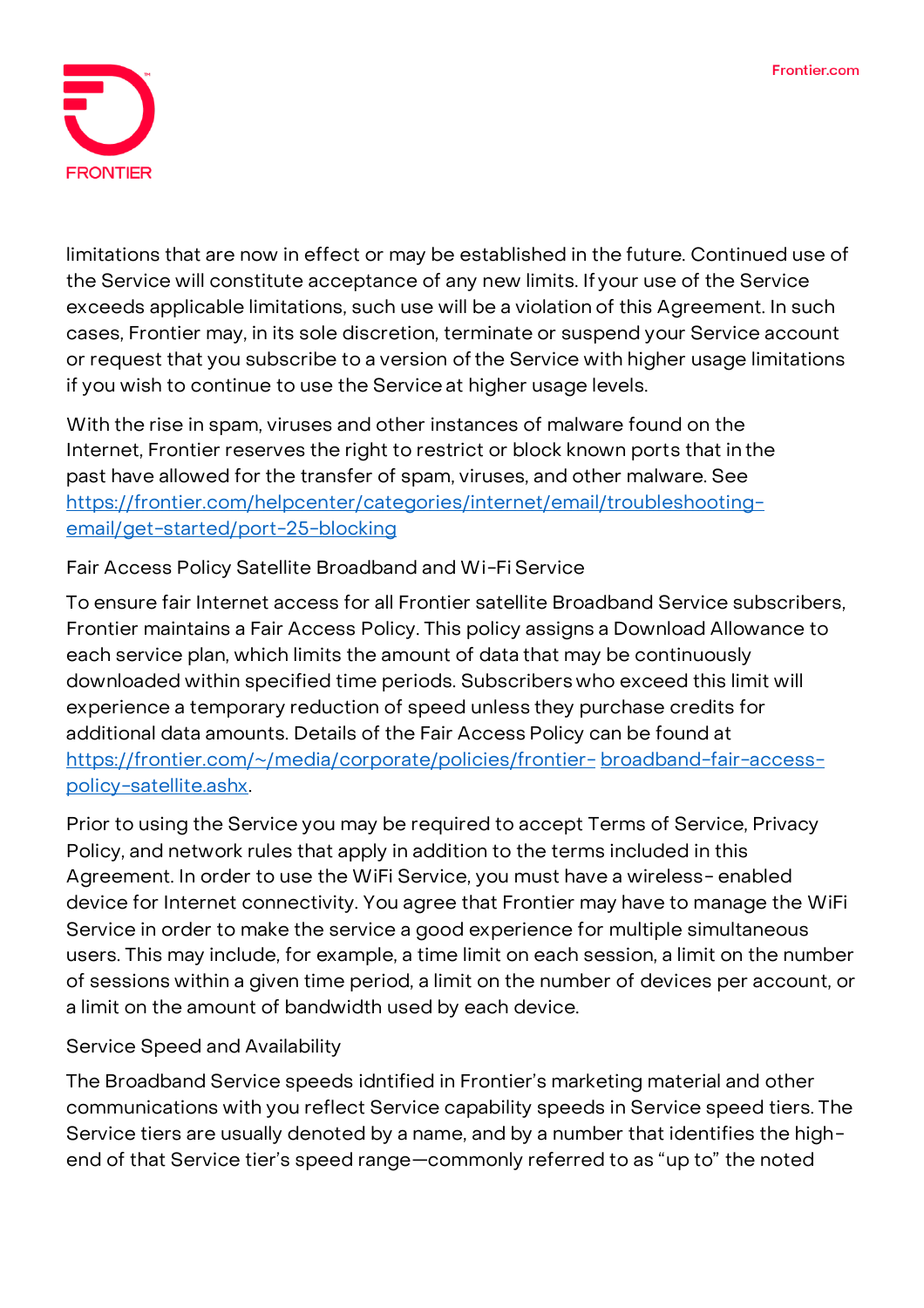

#### speed.

**The high-end of the speed range in a Service tier represents the potential wired maximum speed capability in that Service tier, but is not a statement or guarantee of the maximum speed you willreceive.**

Some applications such as a short email without attachments or basic Web browsing do not require high speed service capability to function optimally,while other activities such as transferring large data files can be performed faster with higher speed services. The speed capability of the Service plan you purchase may not be suitable for some applications, particularly those involving high- bandwidth uses such as streaming video or video conferencing.

Bandwidth is provided on a per-line (not a per-device) basis. The maximum speed you will receive will depend on a multitude of factors, including, among other things: the distance of your premises from our nearest remote terminal or central office; the equipment in use and number of other users on the portion of our network that connects you to the remainder of our network or the Internet; interference; the wiring inside your premises; and the capacity or performance of your computer, device or modem. Furthermore, the speed you receive at a point in time may vary and may be less than your maximum speed, depending on, among other things, the composition of the information or files you are accessing, usage, and traffic on the Internet, the server with which you are communicating, and the networks you and others are using when communicating. Frontier therefore makes no promise or warranty, express or implied, that you will be able to download or upload data at any particular speed. If you are dissatisfied with the speed of Service you are receiving, you must contact Frontier in writing to the addresses identified in the Notices section below or by contacting our customer contact center and provide Frontier with the opportunity to investigate and attempt to address any issues with the Service. Service is not available to all locations, and may not be available at certain speeds (or at all) at your location, even if Service is offered in your area or our initial testing indicated that your line qualified for a particular speed or Service. Service may be subject to technical line qualification. Installation options vary, and charges may apply. In order to utilize Service, you must have a computer or device with sufficient Internet-compatible equipment and software.

Some homes may not be able to receive Frontier's satellite Broadband Service as a result of trees or other obstacles that block the signal from the satellite to the home.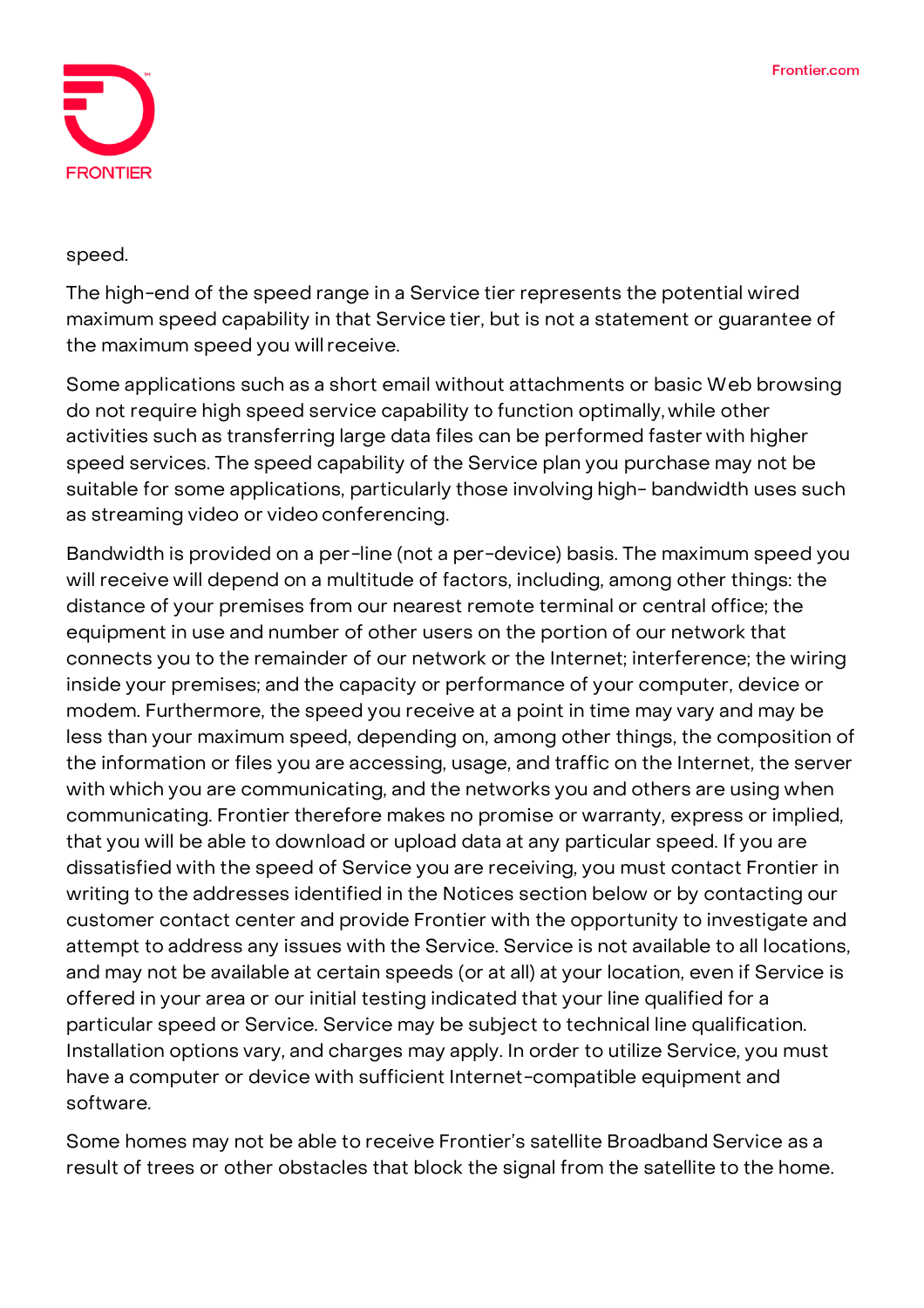

### **Electrical Power, Equipment and Security**

The Service requires electrical power from your premises to operate, which you are responsible for providing. Note that without battery backup the Service will not function in the event of a loss of customer-supplied power. This will disrupt the Service as well as any additional services that use the Service connection for transport (e.g., Voice over IP including e911). Frontier will have no liability for loss of any Service(s) in the event of interruption of customer-supplied power, with or without battery backup present in the Frontier equipment.

You are responsible for all use of your Service and account, whether by you or someone using your account with or without your permission, including all secondary or sub-accounts associated with your primary account, and to pay for all activity associated with your account. You agree to comply with all applicable laws, regulations and rules regarding your use of the Service.

All equipment provided by Frontier or installed by or on behalf of Frontier remains the property of Frontier unless you purchase the equipment pursuant to an agreement with Frontier. Frontier may require you to return all Frontier- owned equipment in the same condition as when provided, normal wear and use excepted, upon termination of Service. Failure to do so will result in a charge to be determined with reference to Frontier's then-current schedule of equipment charges. You agree to pay such charge(s) even if such equipment is lost (through theft or otherwise) or destroyed. For Frontier's satellite Broadband Service, you are not required to return all components, and Frontier is not obligated to deinstall the antenna, mount or any cables.

Other than the equipment and/or software provided to you by Frontier for use with the Service, you must provide all equipment, devices, and software necessary to receive the Service. Any equipment or software that was not provided to you by Frontier is not the responsibility of Frontier, and Frontier will not provide support, or be responsible for ongoing maintenance, of such equipment.

You are responsible for the security of your computer, hardware, software applications, data and files. Frontier will have no liability for any damage or loss to your computer, hardware, software applications, data and files. We make no representation or warranty that any software or content installed on your computer(s) or that you download using the Service does not contain a virus or other harmful feature, and it is your sole responsibility to take appropriate precautions to protect any computer or other hardware of yours from damage to its software, files or data as a result of any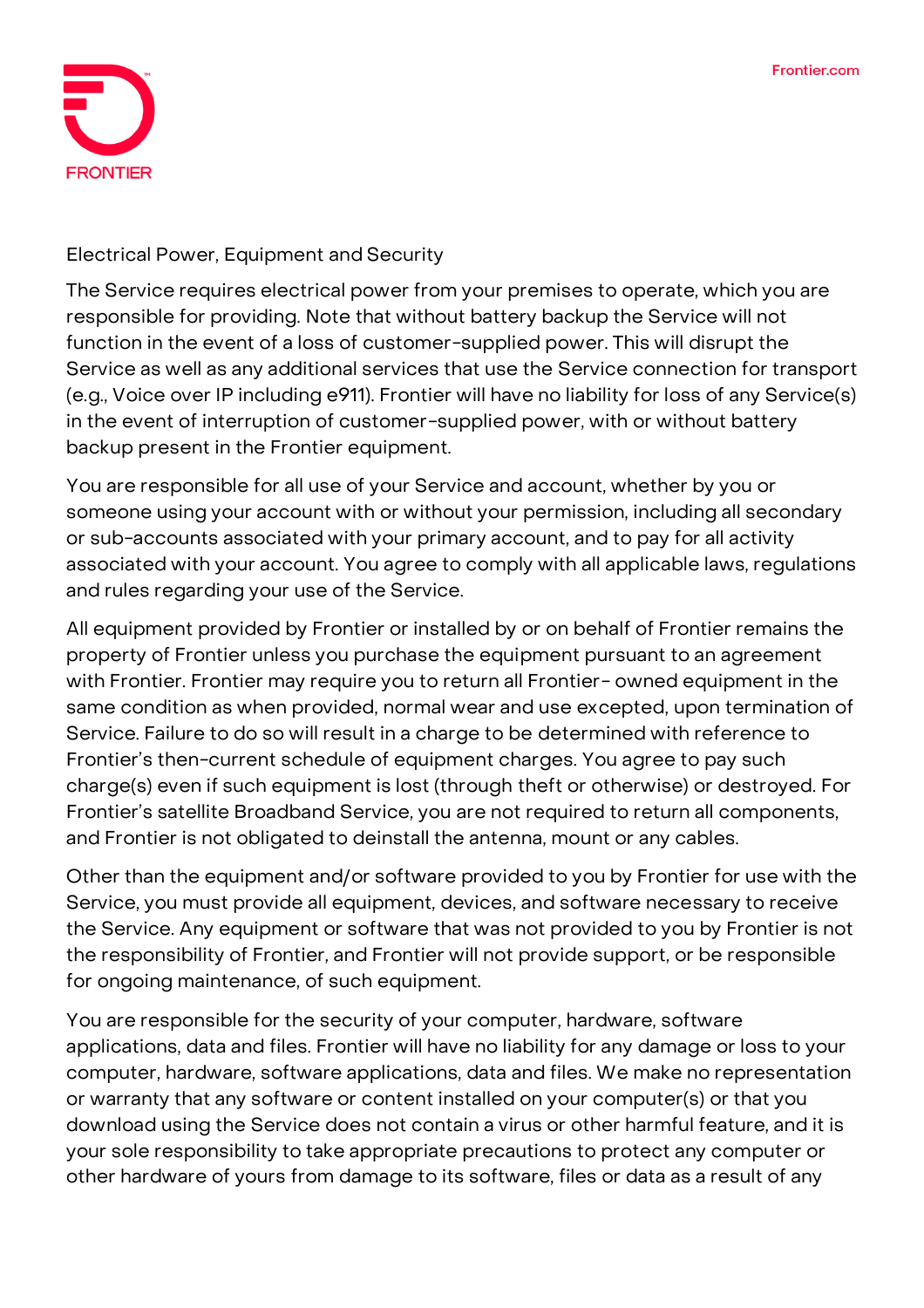

### such virus or other harmful feature.

### **Management of Your Computer and Data**

You are solely responsible for obtaining, maintaining and updating all equipment and software necessary to use the Service, and for management of your information, including but not limited to back-up and restoration of your data.

**YOU AGREE THAT FRONTIER IS NOT RESPONSIBLE FOR THE LOSS OF YOUR DATA OR FOR THE BACK-UP OR RESTORATION OF YOUR DATA, REGARDLESS OF WHETHER THIS DATA IS MAINTAINED ON OUR SERVERS OR YOUR DEVICE(S). YOU SHOULD ALWAYS BACK-UP ANY IMPORTANT INFORMATION SEPARATELY FROM DATA STORED ON FRONTIER'S OR ANY THIRD PARTY'S SERVERS.**

Wi-Fi Service and access to Service using a wireless modem or router is provided over wireless radio waves, which means that your transmissions could be intercepted by unauthorized persons. If you are in a public area or using a wireless modem or router, others may be able to view the content on your device. You assume all risk and release Frontier in the event of any damage you may suffer during use of WiFi Service or Service using a wireless modem or router, including the introduction of any viruses that may occur or breaches from unauthorized third parties.

### **Software**

Frontier may provide you, for a fee or at no charge, software for use in connection with the Service that is owned by Frontier or its third-party licensors, providers and suppliers ("Software"). We reserve the right periodically to update, upgrade or change the Software remotely or otherwise and to make related changes to the settings and software on your computer or equipment, and you agree to permit such changes and access to your computer and equipment. You must use the Software only in connection with the Service and for no other purpose. Certain Software may be accompanied by an end user license agreement ("EULA") from Frontier or a third party. Your use of the Software is governed by the terms of that EULA and by this Agreement, where applicable.

You must not install or use any Software that is accompanied by or includes a EULA unless you first agree to the terms of the EULA.

# **Discontinuation or Termination**

Frontier reserves the right to modify or discontinue the Service (including rates and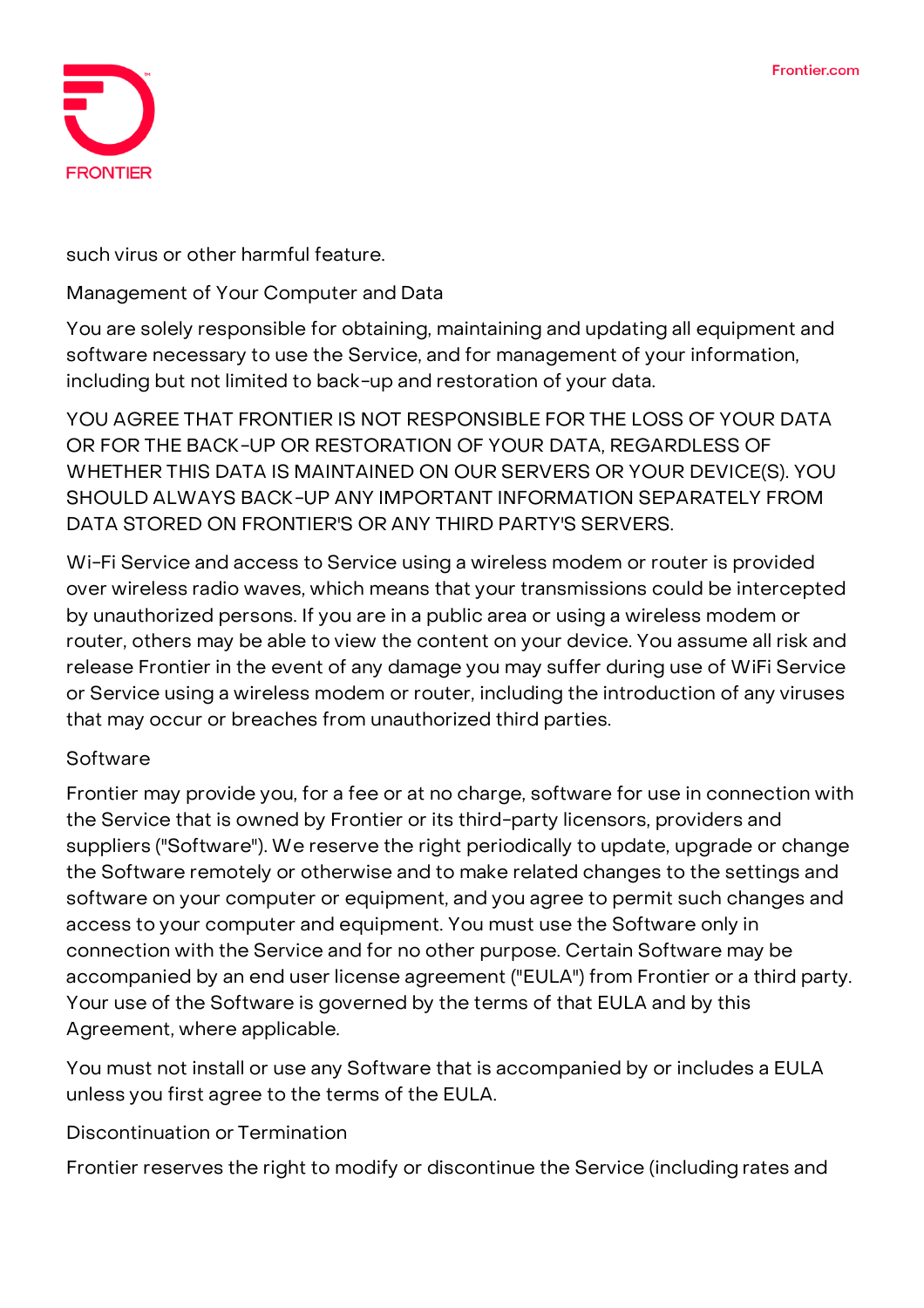

charges), temporarily or permanently. If Frontier makes a change that would have a material impact on your Service, Frontier will give you notice. The terms and conditions for temporary changes, if any, will be included in the notice and will be automatically incorporated by reference to this Agreement at: **Frontier.com/terms**. Your continued subscription to the Service after the effective date of the change constitutes your acceptance of the changes and the associated terms and conditions. In lieu of notice and Web site posting, Frontier may instead, at its sole discretion, require customers to enter into an agreement with Frontier regarding temporary material changes.

We may also discontinue or terminate Service if: you do not honor any provision of this Agreement (including payment obligations to Frontier for these or any other services); you use the Service in a manner that adversely affects service to other customers or harasses our customers or employees; you or others use the Service to engage in fraud or unlawful conduct or are suspected of doing so; or any regulatory agency, legislative body or court restricts or otherwise prevents Frontier from furnishing the Service.

You may terminate the Service by giving written notice to the address provided in the Notice section below or contacting a Frontier Contact Center if we do not remedy any ongoing breach of the terms and conditions in this Agreement within thirty (30) days after Frontier's receipt of notice from you of such alleged breach.

**To the extent permitted by applicable law, your exclusive remedy for a breach by Frontier is (i) termination of service by you, and (ii) a credit or refund of the charges you paid after providing notice to Frontier of the alleged breach or any other dispute, but not to exceed charges for ninety (90) days. If you fail to provide Frontier with notice and an opportunity to cure, to the extent permitted by applicable law, termination of service by you is your exclusive remedy for any breach by Frontier.**

You agree that if your Service is terminated for any reason, Frontier has the right to immediately delete all data, files and other information (including any emails, address book and/or web storage content) stored in or for your account without further notice to you.

# **Internet Acceptable Use Policy**

You agree not to use or to allow others to use the Service for illegal or inappropriate activities, including but not limited to: invading another person's privacy; unlawfully using, possessing, posting, transmitting or disseminating obscene, profane or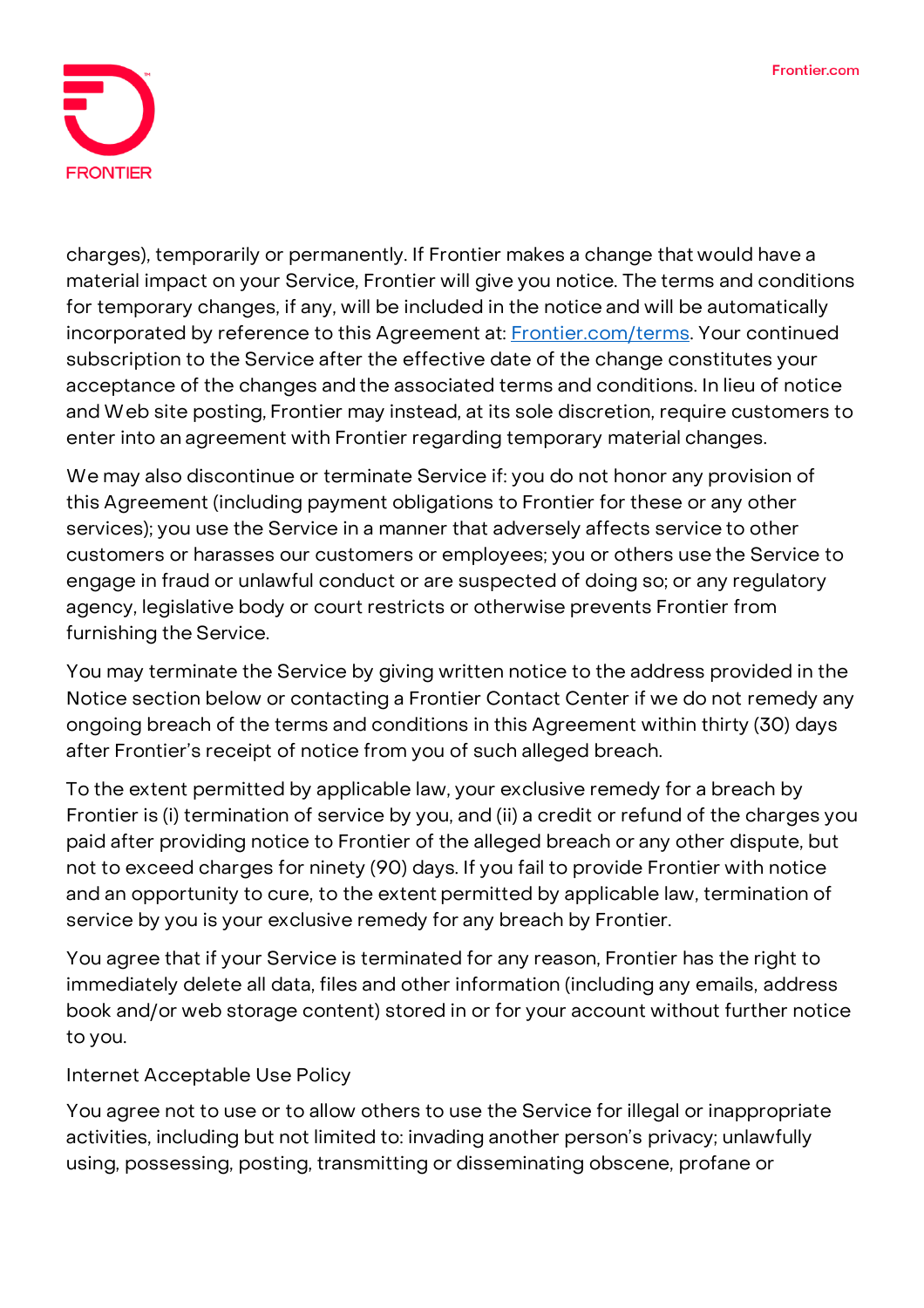

pornographic material; posting, transmitting, distributing or disseminating content that is unlawful, threatening, abusive, harassing, libelous, slanderous, defamatory or otherwise offensive or objectionable. You agree to comply with Frontier's Acceptable Use Policy (AUP), which Frontier may modify at any time. The current AUP is available for review at the following address, subject to change:

[https://frontier.com/~/media/corporate/policies/aup-](https://frontier.com/~/media/corporate/policies/aup-residential.ashx?la=en) [residential.ashx](https://frontier.com/~/media/corporate/policies/aup-residential.ashx?la=en)

# **Warranties and Limitation of Liability**

**YOU ACKNOWLEDGE AND AGREE THAT THE SERVICE SUPPLIED HEREUNDER IS PROVIDED ON AN "AS IS" OR "AS AVAILABLE" BASIS,WITH ALL FAULTS. FRONTIER (AND ITS OFFICERS, EMPLOYEES, PARENT, SUBSIDIARIES, AND AFFILIATES) (COLLECTIVELY, THE "FRONTIER PARTIES"), ITS THIRD PARTY LICENSORS, PROVIDERS AND SUPPLIERS, DISCLAIM ANY AND ALL WARRANTIES AND CONDITIONS FOR THE SERVICE, WHETHER EXPRESS OR IMPLIED, INCLUDING BUT NOT LIMITED TO THE IMPLIED WARRANTIES OF MERCHANTABILITY AND FITNESS FOR A PARTICULAR PURPOSE, ACCURACY, NON-INFRINGEMENT, NON-INTERFERENCE, TITLE, COMPATIBILITY OF COMPUTER SYSTEMS, COMPATIBILITY OF SOFTWARE PROGRAMS, INTEGRATION, AND THOSE ARISING FROM COURSE OF DEALING, COURSE OF TRADE, OR ARISING UNDER STATUTE. ALSO, THERE IS NO WARRANTY OF WORKMANLIKE EFFORT OR LACK OF NEGLIGENCE. NO ADVICE OR INFORMATION GIVEN BY FRONTIER OR ITS REPRESENTATIVES SHALL CREATE A WARRANTYWITH RESPECT TO ADVICE PROVIDED.**

**FRONTIER DOES NOT WARRANT OR GUARANTEE THAT SERVICE CAN BE PROVISIONED TO YOUR LOCATION, OR THAT PROVISIONING WILL OCCUR ACCORDING TO A SPECIFIED SCHEDULE, EVEN IF FRONTIER HAS ACCEPTED YOUR ORDER FOR SERVICE. THE PROVISIONING OF SERVICE IS SUBJECT TO NETWORK AVAILABILITY, CIRCUIT AVAILABILITY, LOOP LENGTH, THE CONDITION OF YOUR TELEPHONE LINE AND WIRING INSIDE YOUR LOCATION, AND YOUR COMPUTER/DEVICE CONFIGURATION AND CAPABILITIES, AMONG OTHER FACTORS. IN THE EVENT YOUR LINE IS NOT PROVISIONED FOR ANY REASON, NEITHER YOU NOR FRONTIER SHALL HAVE ANY DUTIES OR OBLIGATIONS UNDER THIS AGREEMENT (OTHER THAN YOUR OBLIGATION TO RETURN ANY FRONTIER-PROVIDED EQUIPMENT).**

**FRONTIER DOES NOT WARRANT THAT THE SERVICE OR EQUIPMENT PROVIDED BY FRONTIER WILL PERFORM AT A PARTICULAR SPEED, BANDWIDTH OR DATA**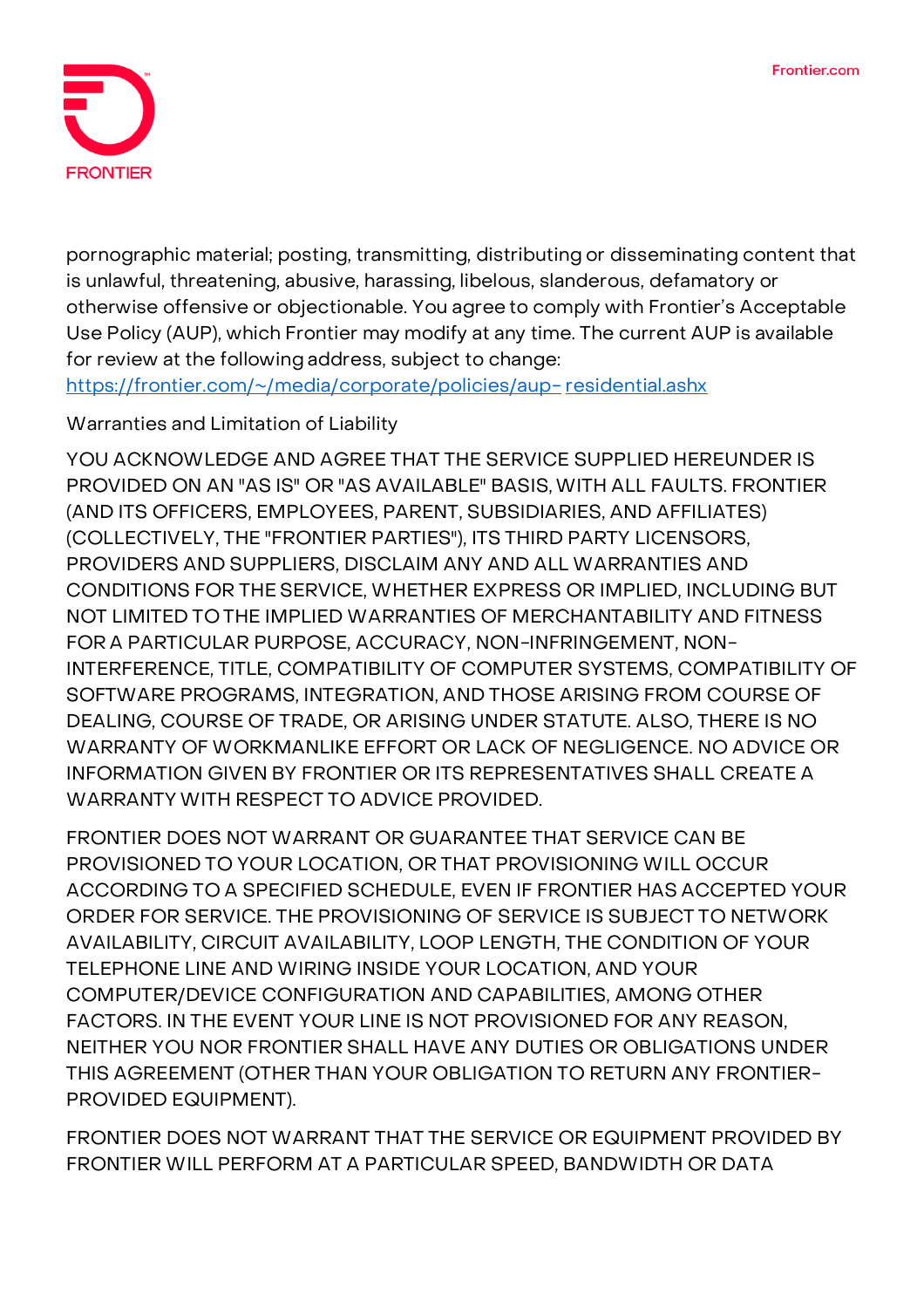

**THROUGHPUT RATE, OR WILL BE UNINTERRUPTED, ERROR-FREE, SECURE, OR FREE OF VIRUSES, WORMS, DISABLING CODE OR CONDITIONS, OR THE LIKE. FRONTIER SHALL NOT BE LIABLE FOR LOSS OF YOUR DATA, OR IF CHANGES IN OPERATION, PROCEDURES, OR SERVICES REQUIRE MODIFICATION OR ALTERATION OF YOUR EQUIPMENT, RENDER THE SAME OBSOLETE OR OTHERWISE AFFECT ITS PERFORMANCE.**

**IN NO EVENT SHALL THE FRONTIER PARTIES OR FRONTIER'S THIRD PARTY LICENSORS, PROVIDERS OR SUPPLIERS BE LIABLE FOR: (A) ANY INDIRECT, PUNITIVE, SPECIAL, CONSEQUENTIAL OR INCIDENTAL DAMAGES, INCLUDING WITHOUT LIMITATION, LOST PROFITS OR LOSS OF REVENUE, LOSS OF PROGRAMS OR INFORMATION OR DAMAGE TO DATA ARISING OUT OF THE USE, PARTIAL USE OR INABILITY TO USE THE SERVICE, OR RELIANCE ON OR PERFORMANCE OF THE SERVICE, REGARDLESS OF THE TYPE OF CLAIM OR THE NATURE OF THE CAUSE OF ACTION, INCLUDING WITHOUT LIMITATION, THOSE ARISING UNDER CONTRACT, TORT, NEGLIGENCE OR STRICT LIABILITY, EVEN IF FRONTIER HAS BEEN ADVISED OF THE POSSIBILITY OF SUCH CLAIM OR DAMAGES, OR (B) ANY CLAIMS AGAINST YOU BY ANY OTHER PARTY.**

**THE LIABILITY OF THE FRONTIER PARTIES, OR (SUBJECT TO ANY DIFFERENT LIMITATIONS OF LIABILITY IN THIRD PARTY END USER LICENSE OR OTHER AGREEMENTS) OUR THIRD PARTY LICENSORS, PROVIDERS OR SUPPLIERS, FOR ALL CATEGORIES OF DAMAGES SHALL NOT EXCEED A PRO RATA CREDIT FOR THE MONTHLY FEES (EXCLUDING ALL NONRECURRING CHARGES, REGULATORY FEES, SURCHARGES, FEES AND TAXES) YOU HAVE PAID TO FRONTIER FOR THE SERVICE DURING THE NINETY (90) DAY PERIOD PRIOR TO WHEN SUCH CLAIM AROSE, WHICH SHALL BE YOUR SOLE AND EXCLUSIVE REMEDY REGARDLESS OF THE TYPE OF CLAIM OR NATURE OF THE CAUSE OF ACTION.**

**ALL OF THE FOREGOING LIMITATIONS STATED IN THIS SECTION SHALL APPLY TO THE FULL EXTENT PERMITTED BY LAW, AND ARE NOT INTENDED TO ASSERT ANY LIMITATIONS OR DEFENSES WHICH ARE PROHIBITED BY LAW.**

**ALL LIMITATIONS AND DISCLAIMERS STATED IN THIS SECTION ALSO APPLY TO FRONTIER'S THIRD PARTY LICENSORS, PROVIDERS AND SUPPLIERS, AS INTENDED THIRD PARTY BENEFICIARIES OF THIS AGREEMENT.**

**THE REMEDIES EXPRESSLY SET FORTH IN THIS AGREEMENT ARE YOUR SOLE AND EXCLUSIVE REMEDIES. YOU MAY HAVE ADDITIONAL RIGHTS UNDER CERTAIN LAWS**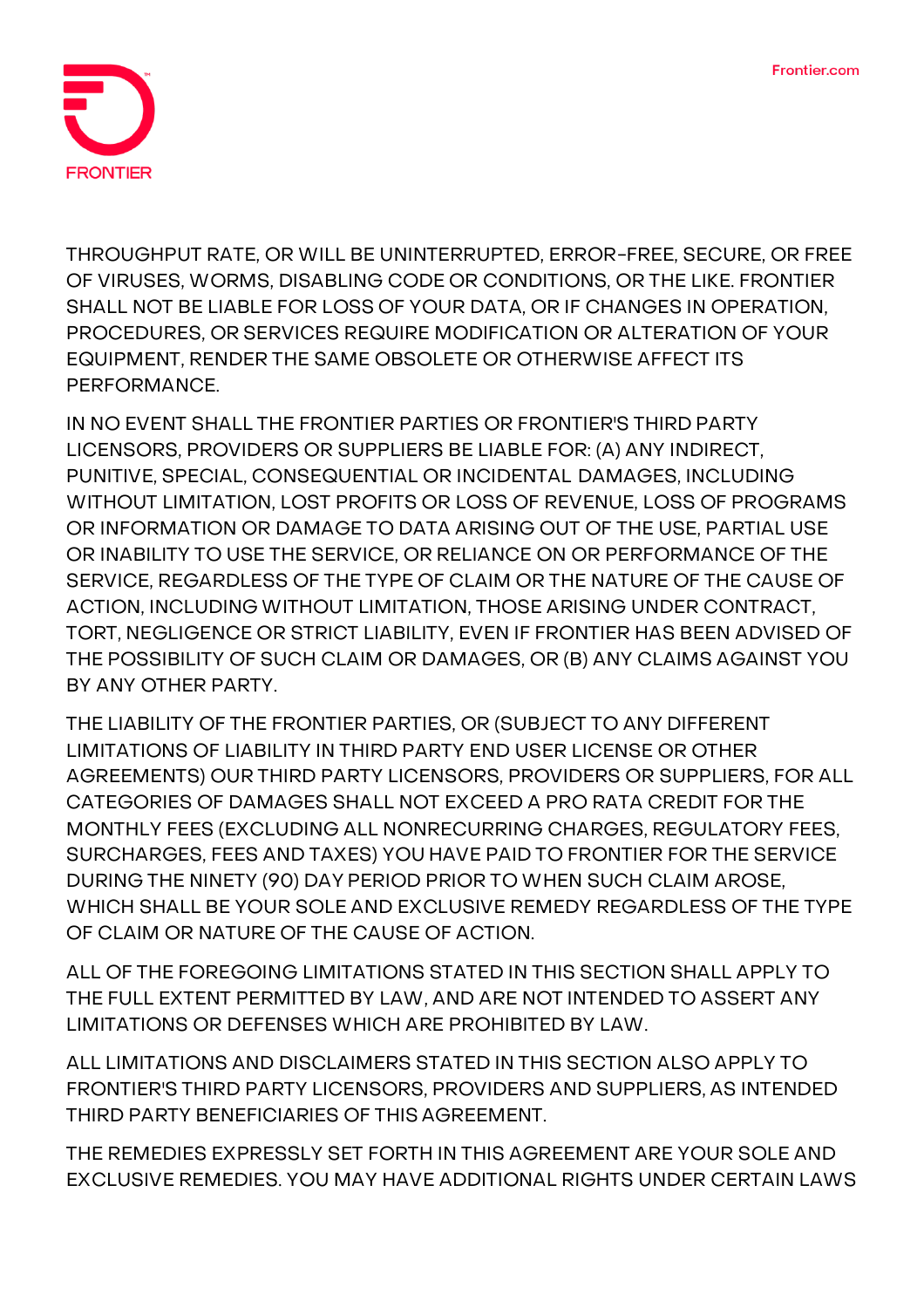

**(SUCH AS CONSUMER LAWS), WHICH DO NOT ALLOW THE EXCLUSION OF IMPLIED WARRANTIES, OR THE EXCLUSION OR LIMITATION OF CERTAIN DAMAGES. IF THESE LAWS APPLY, OUR EXCLUSIONS OR LIMITATIONS MAY NOT APPLY TO YOU.**

### **Indemnification**

You agree to defend, indemnify and hold harmless the Frontier Parties against all liabilities, costs and expenses, including reasonable attorneys' and experts' fees, related to or arising from your use of the Service (or the use of your Service by anyone else): (a) in violation of applicable laws, regulations or this Agreement; (b) to access the Internet or to transmit or post any message, information, software, images or other materials via the Internet; (c) in any manner that harms any person or results in the personal injury or death of any person or in damage to or loss of any tangible or intangible (including data) property; or (d) claims for infringement of any intellectual property rights arising from or in connection with your use of the Service.

**Dispute Resolution with Frontier by Binding Arbitration**

**\*\*\*PLEASE READ THIS CAREFULLY. IT AFFECTS YOUR RIGHTS\*\*\***

Frontier encourages you to contact our Customer Service department if you have concerns or complaints about your Service or Frontier. Generally, customer complaints can be satisfactorily resolved in this way. In the unlikely event that you are not able to resolve your concerns through our Customer Service department, you and Frontier each agree to resolve all disputes through binding arbitration or a small claims court rather than lawsuits in courts of general jurisdiction, jury trials, or class actions. Arbitration is more informal than a lawsuit. Arbitration uses a neutral arbitrator instead of a judge or jury, allows for more limited discovery than in court, and is subject to very limited review by courts. Arbitrators can award the same damages and individual relief affecting individual parties that a court can award, including an award of attorney's fees if the law allows. For any non-frivolous claim that does not exceed \$75,000, Frontier will pay all costs of the arbitration. Moreover, in arbitration you are entitled to recover attorney's fees from Frontier for your own dispute to the same extent as you would be in court. In addition, under certain circumstances (as explained below), Frontier will pay you more than the amount of the arbitrator's award if the arbitrator awards you an amount that is greater than what Frontier has offered you to settle the dispute.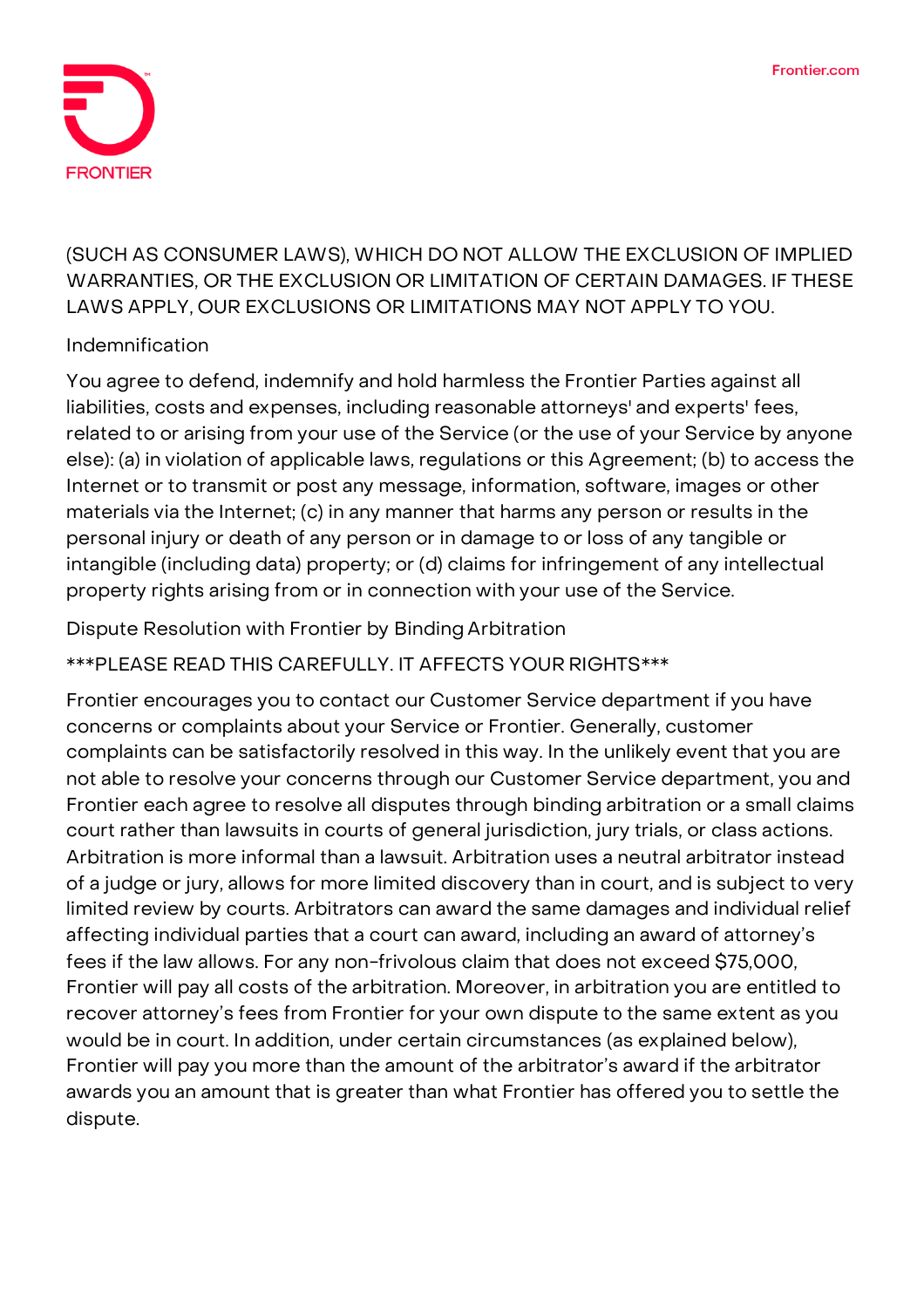

#### **Arbitration Agreement**

a) You and Frontier agree to arbitrate **all disputes and claims** between us related to or associated with the Service. This agreement to arbitrate is intended to be broadly interpreted. It includes, but is not limited to, all claims arising out of or relating to any aspect of our relationship, whether based in contract, tort, statute, fraud, misrepresentation or any other legal theory, that arose either before or during this or any prior Agreement, or that may arise after termination of this Agreement. It also includes claims that currently are the subject of class action or purported class action litigation in which you are not a member of a certified class. References to "Frontier," "you and "us" include our respective subsidiaries, affiliates, agents, employees, predecessors in interest, successors, and assigns, as well as all authorized or unauthorized users or beneficiaries of Frontier Broadband Services under this or prior Agreements between us.

Notwithstanding the foregoing agreement, Frontier agrees that it will not use arbitration to initiate debt collection against you except in response to claims you have made in arbitration. In addition, by agreeing to resolve disputes through arbitration, **you and Frontier each agree to unconditionally waive the right to a trial by jury or to participate in a class action, representative proceeding, or private attorney general action.** Instead of arbitration, either party may bring an individual action in a small claims court for disputes or claims that are within the scope of the small claims court's authority. In addition, you may bring any issues to the attention of federal, state, or local agencies, including, for example, the Federal Communications Commission. Such agencies can, if the law allows, seek relief against us on your behalf.

This Agreement evidences a transaction in interstate commerce, and thus the Federal Arbitration Act governs the interpretation and enforcement of this provision, even after the Agreement is terminated.

b) A party who intends to seek arbitration must first send to the other, by Certified mail, a written Notice of Dispute ("Notice"). The Notice to Frontier should be addressed to: Frontier Communications, Legal Department, 401 Merritt 7, Norwalk, CT 06851 ("Notice Address"). The Notice must (1) describe the nature and basis of the claim or dispute, and (2) set forth the specific relief sought ("Demand"). If Frontier and you do not reach an agreement to resolve the claim within 30 days after the Notice is received, you or Frontier may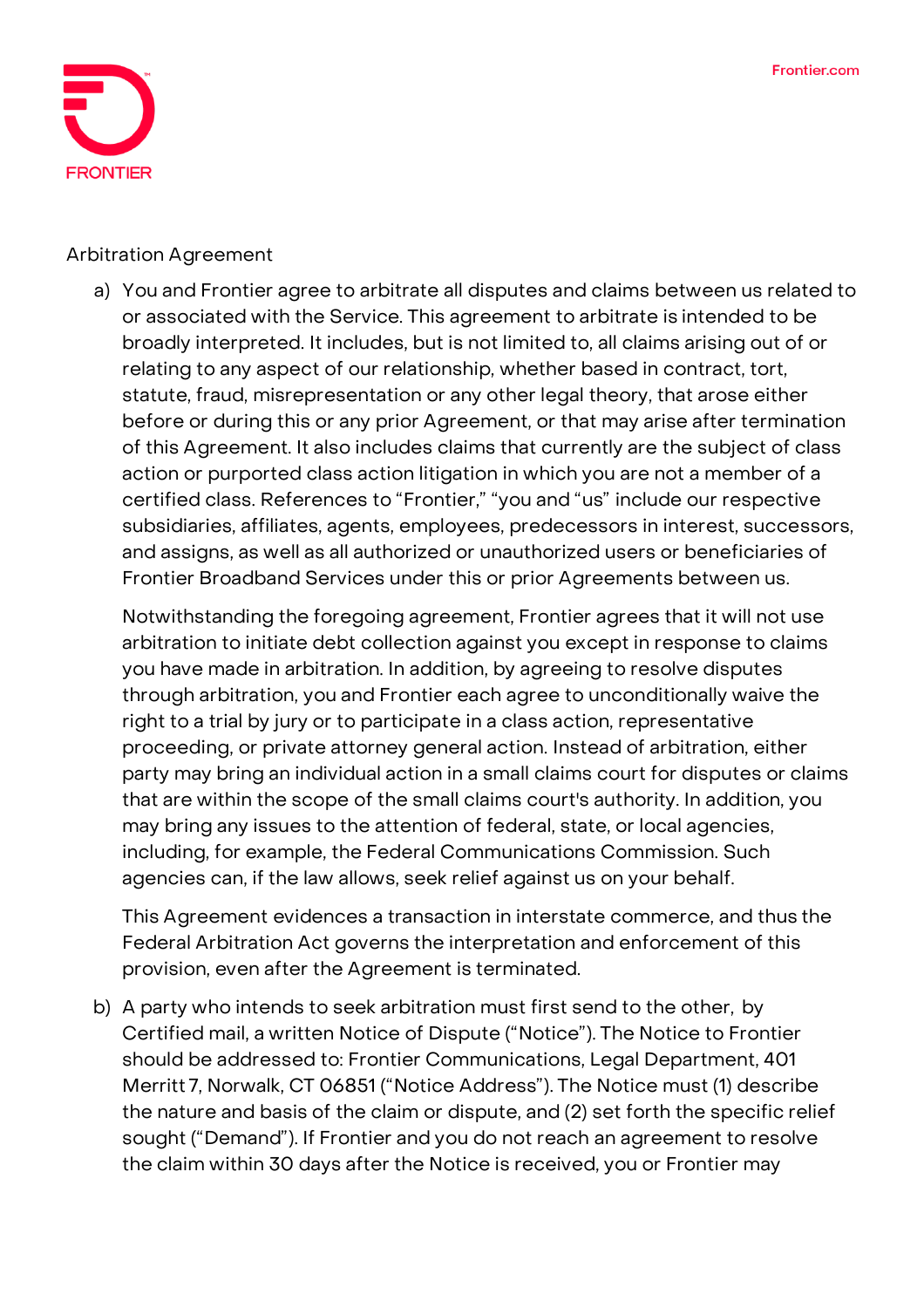

commence an arbitration proceeding. During the arbitration, the amount of any settlement offer made by Frontier or you shall not be disclosed to the arbitrator until after the arbitrator determines the amount, if any, to which you or Frontier is entitled.

c) The arbitration will be governed by the Consumer Arbitration Rules ("AAA Rules") of the American Arbitration Association ("AAA"), as modified by the terms of this Agreement, and will be administered by the AAA. Procedure, rule and fee information is available from the AAA online at [http://www.adr.org,](http://www.adr.org/) by calling the AAA at 1.800.778.7879, or by calling Frontier at 1.877.462.7320, option 3. The arbitrator is bound by the terms of this Agreement. All issues are for the arbitrator to decide, except that issues relating to the scope and enforceability of the arbitration provision, including the scope, interpretation, and enforceability of section (f) below, are for a court to decide. If your claim is for \$25,000 or less, you may choose whether the arbitration will be conducted solely on the basis of documents submitted to the arbitrator, through a telephonic hearing, or by an in-person hearing as established by the AAA Rules. If your claim exceeds \$25,000, the right to a hearing will be determined by the AAA Rules. Unless Frontier and you agree otherwise, any in-person hearings will take place at a location that the AAA selects in the state of your primary residence unless you and Frontier agree otherwise. Regardless of the manner in which the arbitration is conducted, the arbitrator shall issue a reasoned written decision sufficient to explain the essential findings and conclusions on which the award is based.

Frontier agrees to pay your AAA filing, administration, and arbitrator fees ("AAA fees") for claims and damages of up to \$75,000 and for claims for non-monetary relief up to the value of \$75,000, as measured from either your or Frontier's fees and expenses). After Frontier receives notice that you have commenced arbitration, it will promptly reimburse you for your payment of the filing fee, unless your claim is for greater than \$75,000. (The filing fee currently is \$200 but is subject to change by the AAA. If you are unable to pay this fee, Frontier will pay it directly upon receiving a written request.) In addition, Frontier will not pay your share of the AAA fees if the arbitrator finds that either your claim or the relief sought is frivolous or brought for an improper purpose, as measured by the standards of Federal Rule of Civil Procedure 11(b). In such case, the payment of AAA fees will be governed by the AAA Rules, and you agree to reimburse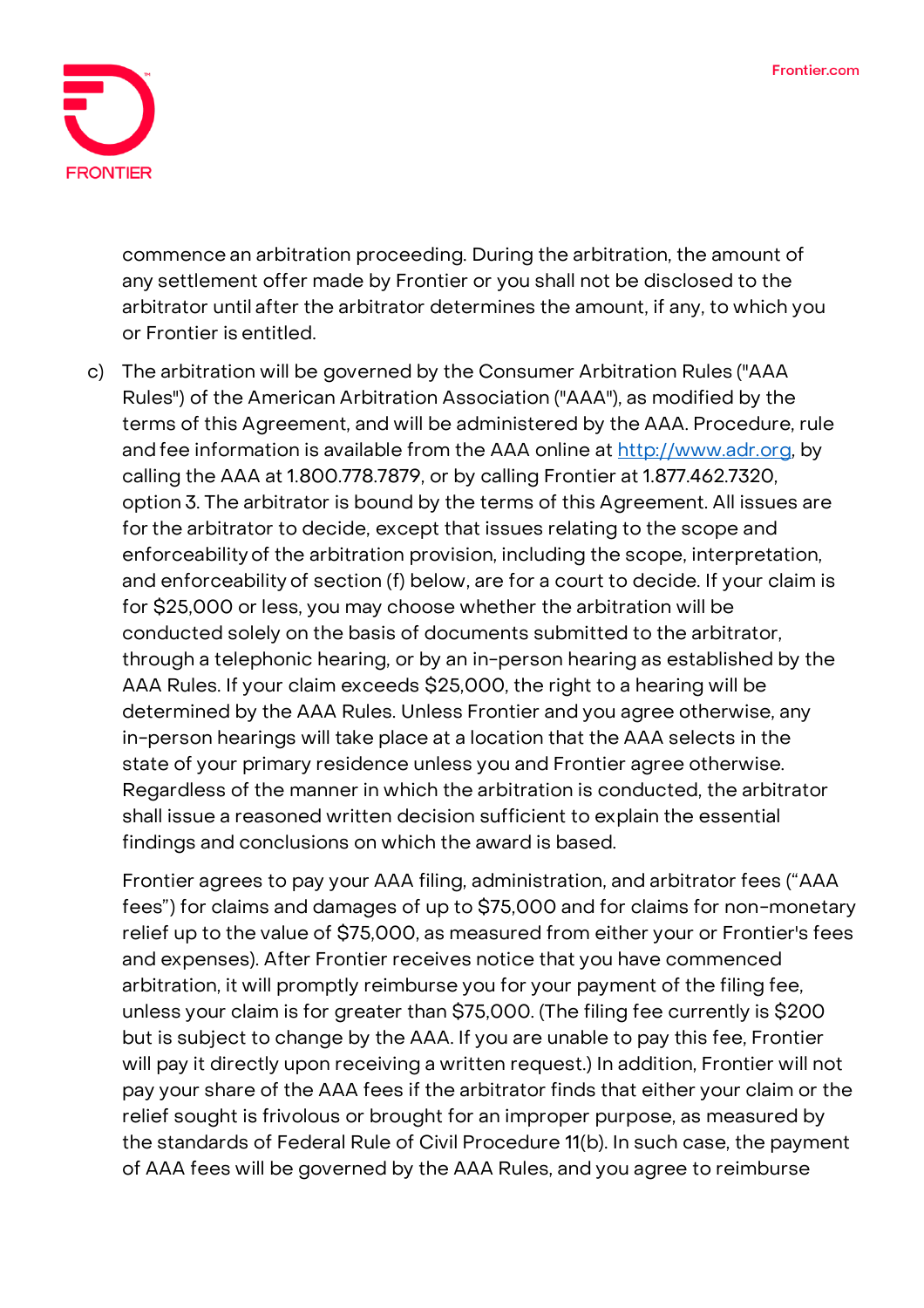

Frontier for all monies previously disbursed by it that are otherwise your obligation to pay under the AAA Rules. If you initiate an arbitration in which you seek relief valued at more than \$75,000 (excluding attorney's fees and expenses) as measured from either your or Frontier's perspective, the payment of AAA fees will be governed by the AAA Rules.

- d) If Frontier offers to settle your dispute prior to appointment of thearbitrator and you do not accept the offer, and the arbitrator awards you an amount of money that is more than Frontier's last written settlement offer, then Frontier will pay you the amount of the award or \$5,000 ("the alternative payment") whichever is greater. If Frontier does not offer to settle your dispute prior to appointment of the arbitrator, and the arbitrator awards you any relief on the merits, then Frontier agrees to pay you the amount of the award or the alternative payment, whichever is greater. The arbitrator may make rulings and resolve disputes as to the payment and reimbursement of fees, expenses, and the alternative payment at any time during the proceeding and upon request from either party made within fourteen (14) days of the arbitrator's ruling on the merits.
- e) Although Frontier may have a right to an award of attorneys' fees and expenses if it prevails, Frontier agrees that it will not seek such an award.
- f) You and Frontier agree to seek, and further agree that the arbitrator may award, only such relief whether in the form of damages, an injunction, or other nonmonetary relief as is necessary to resolve any individual injury that either you or Frontier have suffered or may suffer. In particular, if either you or Frontier seeks any nonmonetary relief, including injunctive or declaratory relief, the arbitrator may award relief on an individual basis only, and may not award relief that affects individuals or entities other than you or Frontier. YOU AND FRONTIER AGREE THAT WE EACH MAY BRING CLAIMS AGAINST THE OTHER ONLY IN AN INDIVIDUAL CAPACITY AND NOT AS A PLAINTIFF OR CLASS MEMBER IN ANY PURPORTED CLASS, REPRESENTATIVE, OR PRIVATE ATTORNEY GENERAL PROCEEDING. FURTHERMORE, UNLESS BOTH YOUAND FRONTIER AGREE OTHERWISE IN WRITING, THE ARBITRATOR MAY NOT CONSOLIDATE MORE THAN ONE PERSON'S CLAIMS, AND MAY NOT OTHERWISE PRESIDE OVER ANY FORM OF A CLASS, REPRESENTATIVE, OR PRIVATE ATTORNEY GENERAL PROCEEDING. If a court decides that applicable law precludes enforcement of any of this paragraph (f)'s limitations as to a particular claim for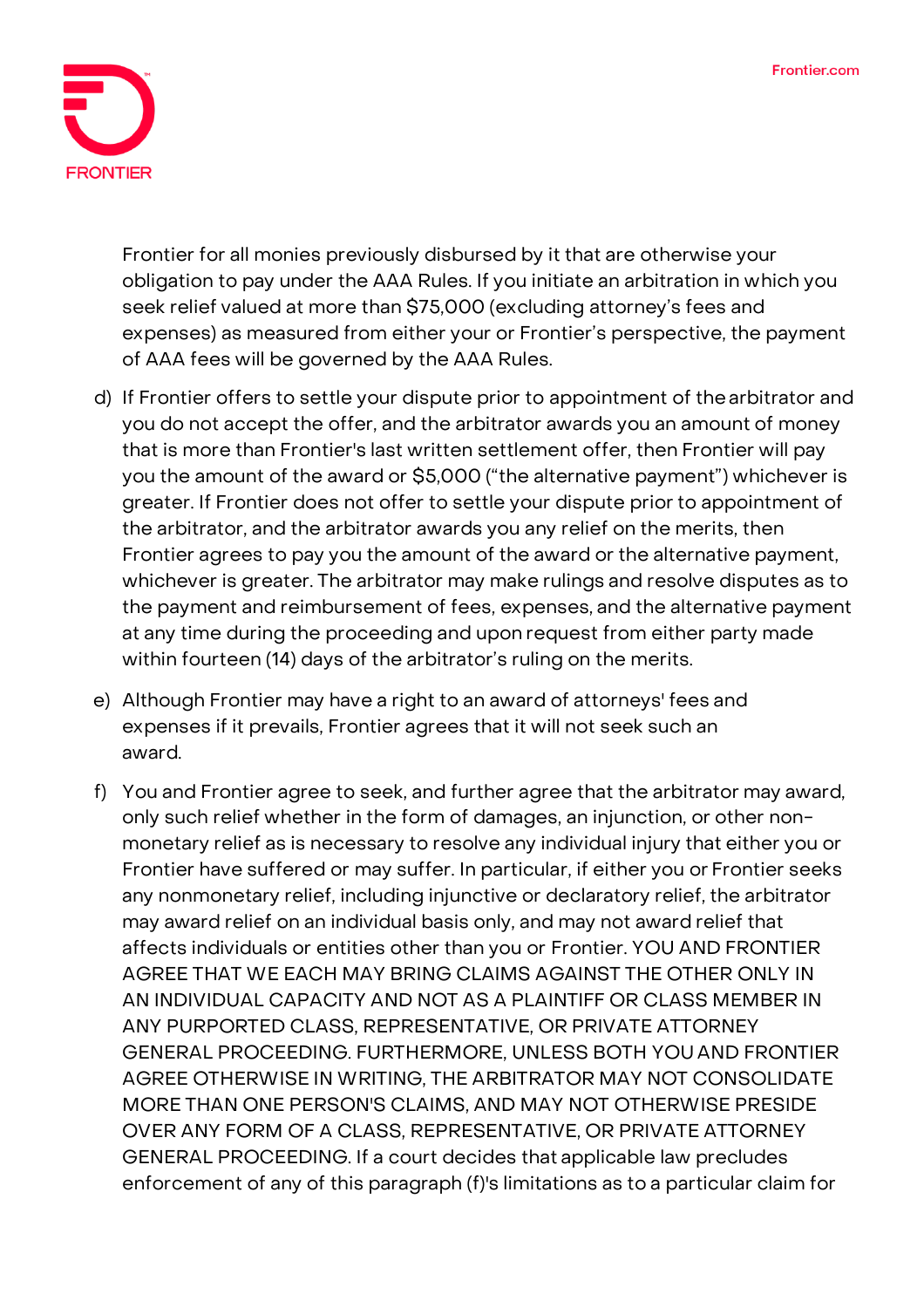

relief, then that claim (and only that claim) must be severed from the arbitration and may be brought in court. Further, an arbitrator's award and any judgment confirming it shall apply only to that specific case and cannot be used in any other case except to enforce the award itself.

g) Notwithstanding any provision in this Agreement to the contrary, you and Frontier agree that if Frontier makes any change to this arbitration provision during the period of time that you are receiving Frontier services, you may reject that change by providing Frontier with written notice within 30 days of the change to the Notice Address provided in (b) above and require Frontier to adhere to the language in this provision. By rejecting any future change, you are agreeing that you will arbitrate any dispute between us in accordance with the language of this provision.

# **Force Majeure**

You understand and agree that temporary interruptions of the Service may occur as normal events in the provision of the Service and that Frontier is not liable for such interruptions. You further understand and agree that Frontier has no control over third-party networks you may access in the course of your use of the Service, and therefore, delays and disruptions of other network transmissions are beyond the control of Frontier. In addition, Frontier is not liable for any failure of performance due to any cause beyond its reasonable control including acts of God, fire, explosion, vandalism, terrorism, cable cut, major weather disturbance, national emergencies, riots, wars, labor difficulties, supplier failures, shortages, breaches, any law, order, regulation, direction, action, or request by any government, civil, or military authority, or suspension of existing service in compliance with state and/or federal law, rules, and regulations, or delays caused by you or your equipment.

# **General Terms**

If any part of this Agreement is held invalid or unenforceable, the remainder of this Agreement will remain in force. No waiver of any breach of this Agreement will be deemed a waiver of any future breach. This Agreement will be governed by the laws of the state where the Service is provided, without regard to its choice of law rules. Except as expressly set forth in this Agreement, this Agreement shall not provide any third party with a remedy, claim or right of reimbursement. We may assign this Agreement to another entity without any advance consent from or notice to you. You may not assign this Agreement without our consent.